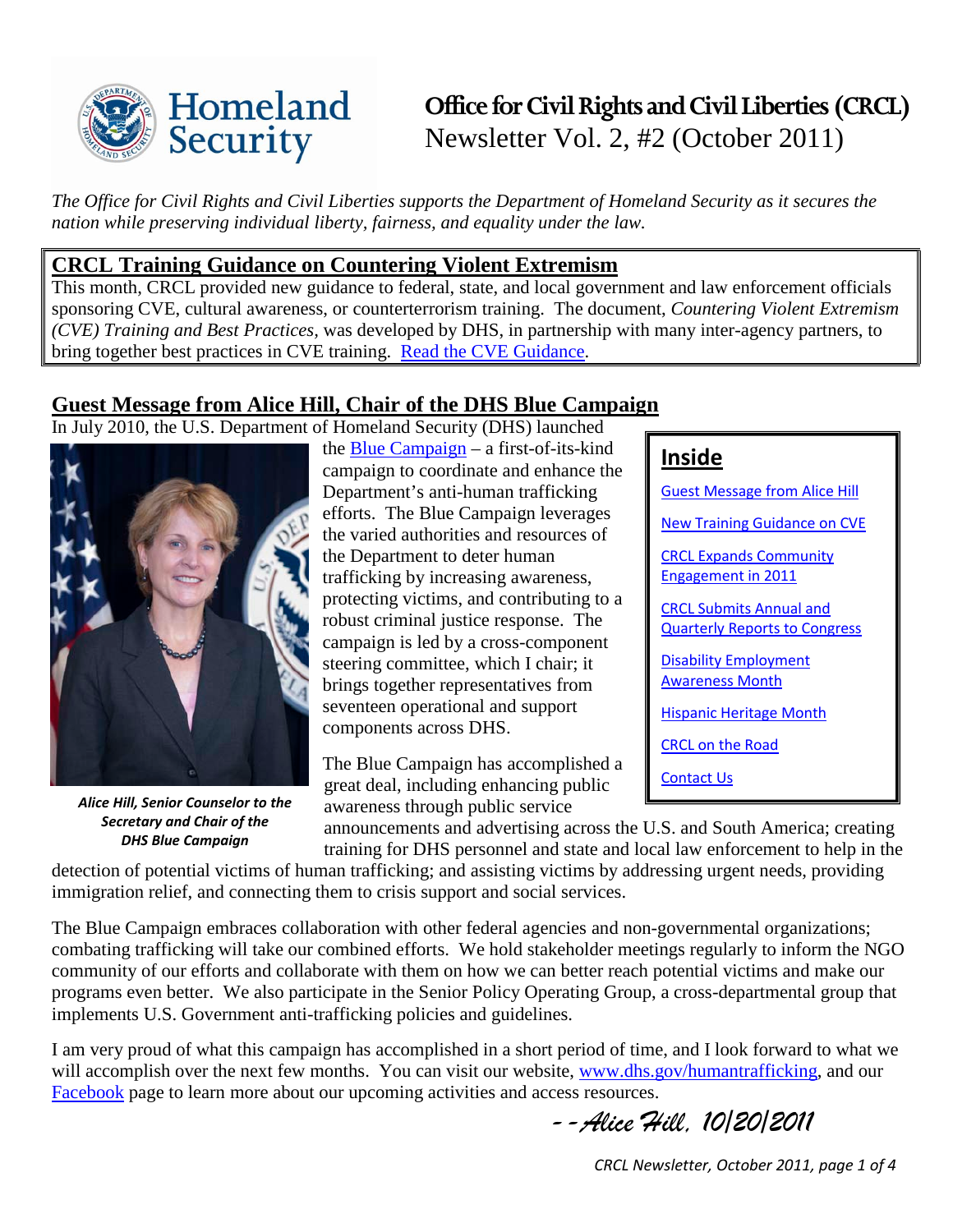### <span id="page-1-0"></span>**CRCL Expands Community Engagement in 2011**

One of CRCL's key roles is to engage with communities whose civil rights and civil liberties may be affected by Department activities. Through its engagement efforts, CRCL works to inform communities about Department policies and avenues of redress, while also relaying community concerns back to the Department.

CRCL accomplishes this work by hosting community engagement roundtables with diverse communities in multiple cities across the country. In 2011, CRCL expanded its reach



by establishing new roundtables in eight cities: Atlanta, Denver, Houston, Minneapolis, Portland (Maine), Seattle, Tampa, and Washington, DC; this brings our total to 13 cities.

Community engagement roundtables give community leaders an opportunity to interface routinely and directly with DHS on the issues most important to them. Roundtables are held quarterly in each city, and usually hosted by federal agencies and community organizations on an alternating basis. Attendees can submit questions beforehand so that officials are prepared to respond, and the topics of discussion focus on concerns specific to each city's participants. These open forums bring all the relevant DHS Components to the table; other federal agencies and leaders also regularly attend, including the local FBI Special Agent-in-Charge, Community Relations Service, and U.S. Attorney's Offices.

Information gathered at roundtables can play a vital role in helping to inform policy decisions and improve the effectiveness of policies and programs. For example, discussion and feedback from recent roundtables have resulted in improvements to CRCL's complaints process and in training improvements in several DHS components.

CRCL's engagement activities are far from limited to the quarterly roundtables. For example, we often convene town hall meetings to address local issues and concerns; unlike roundtables, which are generally attended by community leaders, town halls are hosted by faith-based or community organizations and are then more widely open. In addition, we host "Incident Communication Coordination Team" calls, a conference call mechanism for rapid communication with national community leaders when some particular incident calls for speedy engagement of this type. These calls are used to inform leaders on the Department's position and actions, and also to receive feedback regarding community concerns. Finally, we convene groups, both live and on the phone, to discuss particular issues as they arise—ranging from religious modesty concerns about TSA screening to immigration detention issues and [Secure Communities.](http://www.ice.gov/secure_communities/)

CRCL also meets with immigration advocacy organizations to hear their concerns regarding the civil and human rights and civil liberties implications of Department immigration programs, policies, procedures, and operations. We also hosts a regular quarterly meeting with immigration advocacy organizations—the Civil Rights/Civil Liberties Committee—to discuss a variety of immigration matters including civil and human rights protections of immigrant detainees; verification databases and programs like [E-Verify](http://www.uscis.gov/portal/site/uscis/menuitem.eb1d4c2a3e5b9ac89243c6a7543f6d1a/?vgnextoid=75bce2e261405110VgnVCM1000004718190aRCRD&vgnextchannel=75bce2e261405110VgnVCM1000004718190aRCRD) and [Systematic Alien Verification for](http://www.uscis.gov/portal/site/uscis/menuitem.eb1d4c2a3e5b9ac89243c6a7543f6d1a/?vgnextchannel=1721c2ec0c7c8110VgnVCM1000004718190aRCRD&vgnextoid=1721c2ec0c7c8110VgnVCM1000004718190aRCRD)  [Entitlements \(SAVE\);](http://www.uscis.gov/portal/site/uscis/menuitem.eb1d4c2a3e5b9ac89243c6a7543f6d1a/?vgnextchannel=1721c2ec0c7c8110VgnVCM1000004718190aRCRD&vgnextoid=1721c2ec0c7c8110VgnVCM1000004718190aRCRD) and state and local enforcement programs, among many other topics. In fact, just this past year, CRCL convened the first West Coast meeting of the Civil Rights/Civil Liberties Committee in Los Angeles, CA, in order to hear the thoughts and concerns of West Coast-based organizations on issues at the nexus of civil rights, civil liberties, immigration, and homeland security.

To learn more about CRCL's community engagement efforts, visit our [website,](http://www.dhs.gov/xabout/structure/gc_1273873058706.shtm) or email [communityengagement@dhs.gov.](mailto:communityengagement@dhs.gov)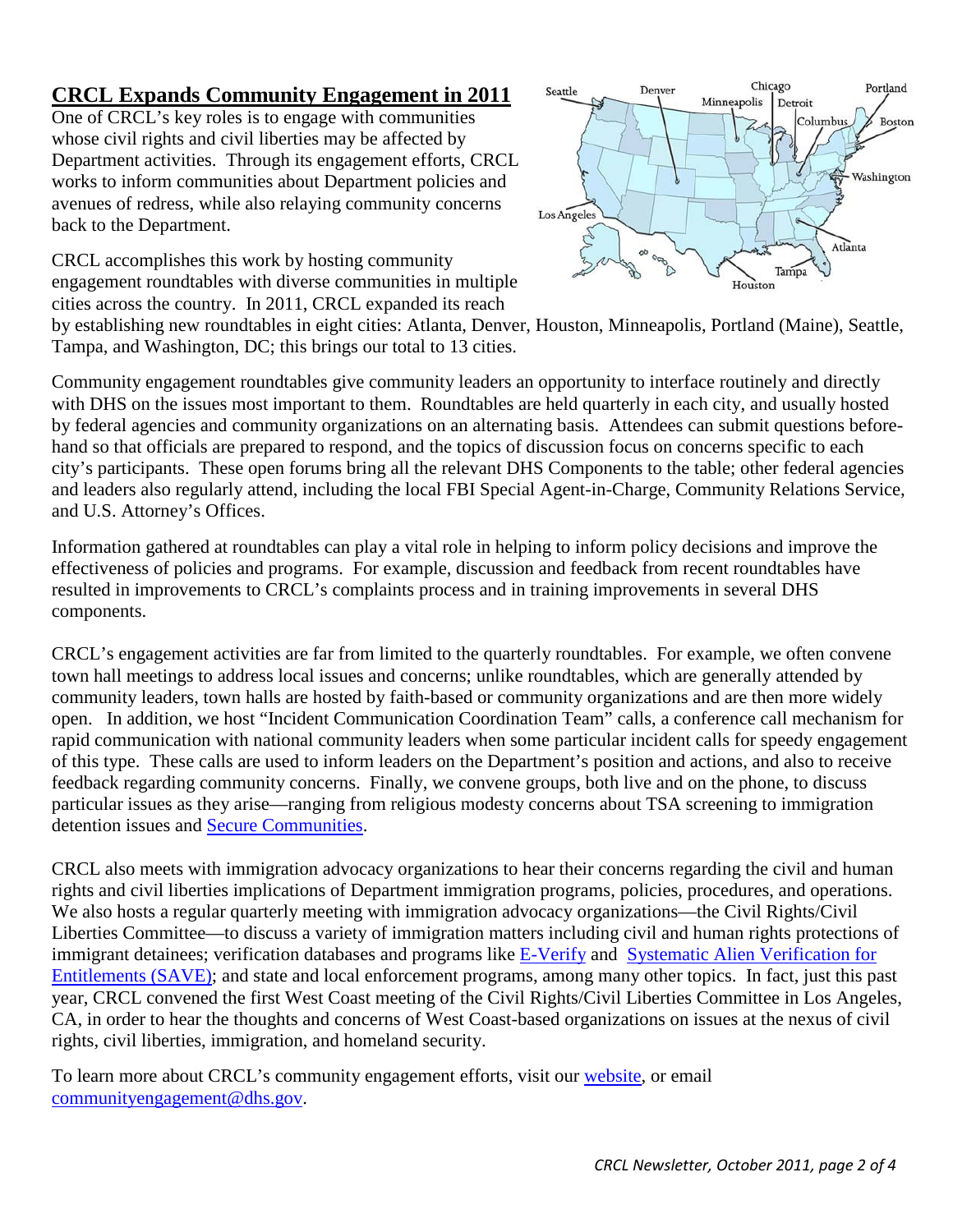## <span id="page-2-0"></span>**CRCL Releases 2010 Annual Report and 2011 Quarterly Reports to Congress**

CRCL is pleased to announce the submission of its [Fiscal Year \(FY\) 2010 Annual Report and Consolidated](http://www.dhs.gov/xlibrary/assets/crcl-annual-report-fy-2010.pdf)  [Quarterly Reports to Congress.](http://www.dhs.gov/xlibrary/assets/crcl-annual-report-fy-2010.pdf) In accordance with 6 U.S.C. § 345 and 42 U.S.C. § 2000ee-1, the Report highlights the activities and accomplishments of the office during FY 2010. Some of CRCL's most significant

initiatives and achievements over the reporting period include:

- *Improving processing of public complaints*
- *Eliminating the backlog of DHS's Equal Employment Opportunity complaints awaiting final agency adjudication*
- *Broadening community engagement efforts to new locations and stakeholder communities*
- *Partnering with U.S. Immigration and Customs Enforcement on detention reform and enforcement improvements*
- *Working with the Transportation Security Administration to ensure aviation security measures protect civil rights and civil liberties*
- *Expanding the reach of civil rights and civil liberties training at DHS-supported Fusion Centers*



**Department of Homeland Security** Office for Civil Rights and Civil Liberties Fiscal Year 2010 Annual and Consolidated Quarterly **Reports to Congress** September 20, 2011

Homeland ecurity

- *Improving the Department's implementation of the antidiscrimination requirements of Title VI of the Civil Rights Act of 1964, which governs agencies and organizations that receive financial support from DHS*
- *Promoting access to response and disaster resources for people with limited English proficiency adversely affected by the Deepwater Horizon oil spill*

CRCL also submitted the combined [FY 2011 First and Second Quarter Report to Congress](http://www.dhs.gov/xlibrary/assets/crcl-quarterly-report-fy-2011-q1-q2.pdf) as required by section 803 of the Implementing Recommendations of the 9/11 Commission Act of 2007, 42 U.S.C. § 2000ee-1(f). This Report features a new focused format, which allows for more timely and transparent submissions that focus on complaints data and analysis. Continue to check our [website](http://www.dhs.gov/xabout/structure/crcl.shtm) for the third and fourth quarter reports, which will soon be available.

# <span id="page-2-1"></span>**Disability Employment Awareness Month 2011**



On October 3, 2011, President Obama issued a [proclamation](http://www.whitehouse.gov/the-press-office/2011/10/03/presidential-proclamation-national-disability-employment-awareness-month) designating October 2011 as National Disability Employment Awareness Month (NDEAM), urging all Americans to embrace the talents and skills that individuals with disabilities bring to our workplaces and communities and to promote the right to equal employment opportunity for all people.

The theme of this October's NDEAM is "Profit by Investing in Workers with Disabilities." Activities showcase the contributions of workers with disabilities and inform the public that they represent a highly skilled talent pool that can help employers compete in today's global economy.

The Department of Labor, Office of Disability Employment Policy coordinates NDEAM activities. For more information, visit [www.dol.gov/odep.](http://www.dol.gov/odep)